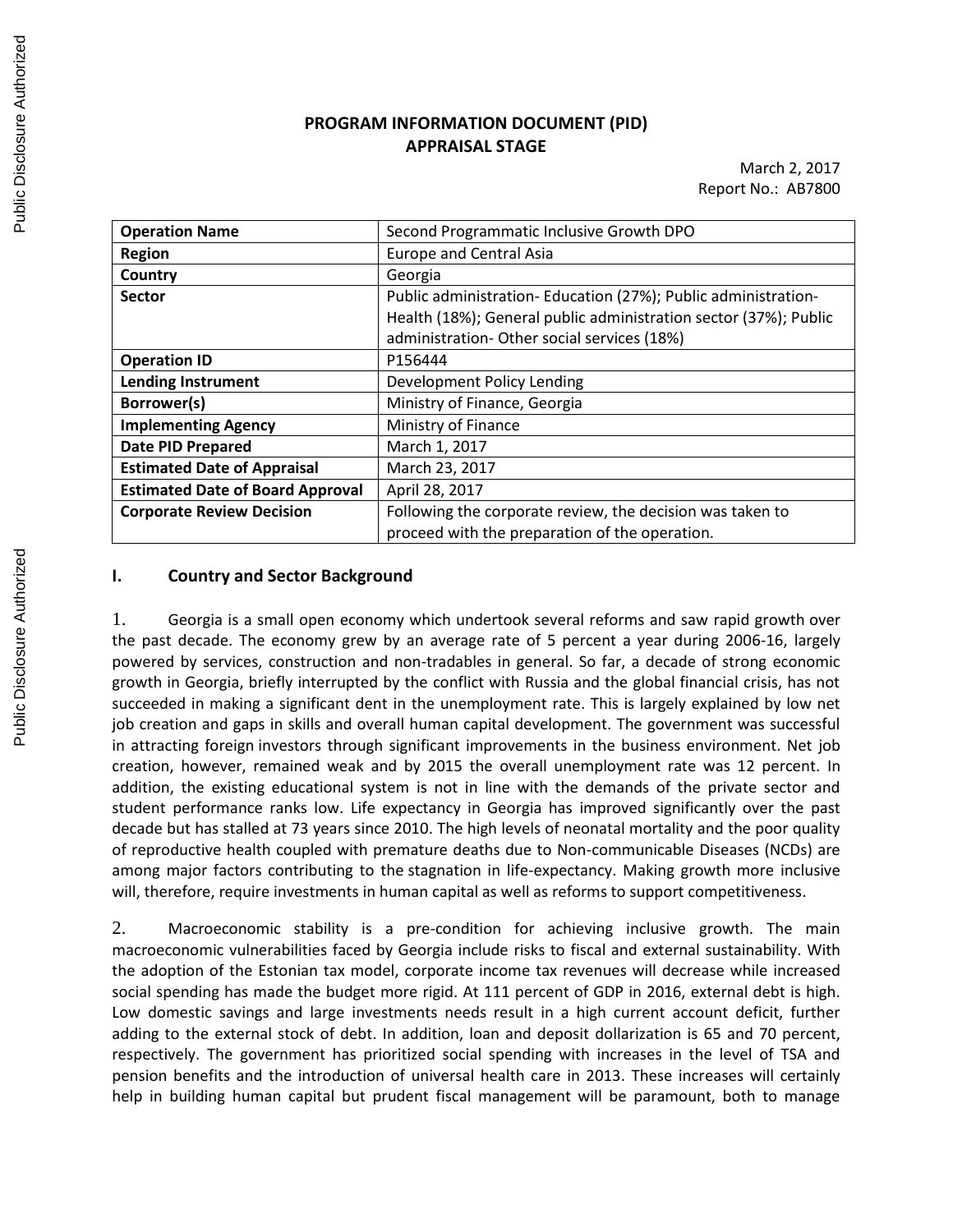aggregate demand and to maintain fiscal sustainability. In addition, it will be important for the government to monitor and manage risks arising from State Owned Enterprises (SOEs) through which it undertakes quasi-fiscal operations. Information on SOEs, which was scant and patchy, has improved more recently with support from the recent DPO series.

3. The first generation reforms which started a decade back have helped Georgia improve its business environment, achieve sustained growth rates and maintain low inflation. However, socioeconomic vulnerabilities persist. Further improvements in the living standards of Georgians will therefore need to come from other areas. These include investment in human capital, enhanced private sector competitiveness, and fiscal, social and environmental sustainability. A supportive macro-fiscal environment will remain a necessary condition. This Development Policy Operation (DPO) supports government reforms in some of these areas. Private sector competitiveness is being supported by another development policy operation which focuses on improvements in the business environment, deeper access to finance, and enhanced capacity to export and innovate.

# **II. Operation Objectives**

4. The program development objectives are to: (i) Strengthen fiscal oversight of public institutions and improve budgeting and the framework for civil service reform, and (ii) Improve coverage and quality of social services and strengthen monitoring of outcomes.

5. The DPO objectives under the two pillars are anchored in the government's development strategy. Pillar I maps to the pre-condition of macroeconomic stability and effective public administration while Pillar II maps to the priority of human capital development. The policy actions supported by this DPO target the government's most urgent development challenges. Improved public financial management through better monitoring of SOEs and other public entities, improved capital budgeting framework and a strengthened framework for civil service reforms will promote better policy making and fiscal discipline and will contribute to macroeconomic stability as well as effective public administration. In addition, a strengthened education system and increased access to health care and social assistance will help develop human capital and fight poverty in a sustainable manner.

## **III. Rationale for Bank Involvement**

6. This DPO operation is the second and last in a series of two operations. The government has already made significant progress on the reforms supported by this series of operations. The Parliament has already approved the amendments to the budget code to include the revenues and expenditures of the municipalities, legal entities of public law and non-profit legal entities in the public financial management information system. The Ministry of Finance has also adopted the capital budgeting guidelines. The register for SOEs was completed and the government has collected financial information on SOEs for two years. Fiscal risks arising from SOEs was annexed to the 2017 budget. The government has also adopted the new Law for civil service reforms and is now working on secondary legislation to operationalize the law. In the health sector, Georgians now need to have a doctor's prescription to purchase certain drugs which were earlier available over the counter. Also, nationwide roll out of the maternal and neo natal care program is underway. Efforts are also underway to improve the quality of teachers in Georgia's basic education system and the effectiveness of monitoring and evaluation systems.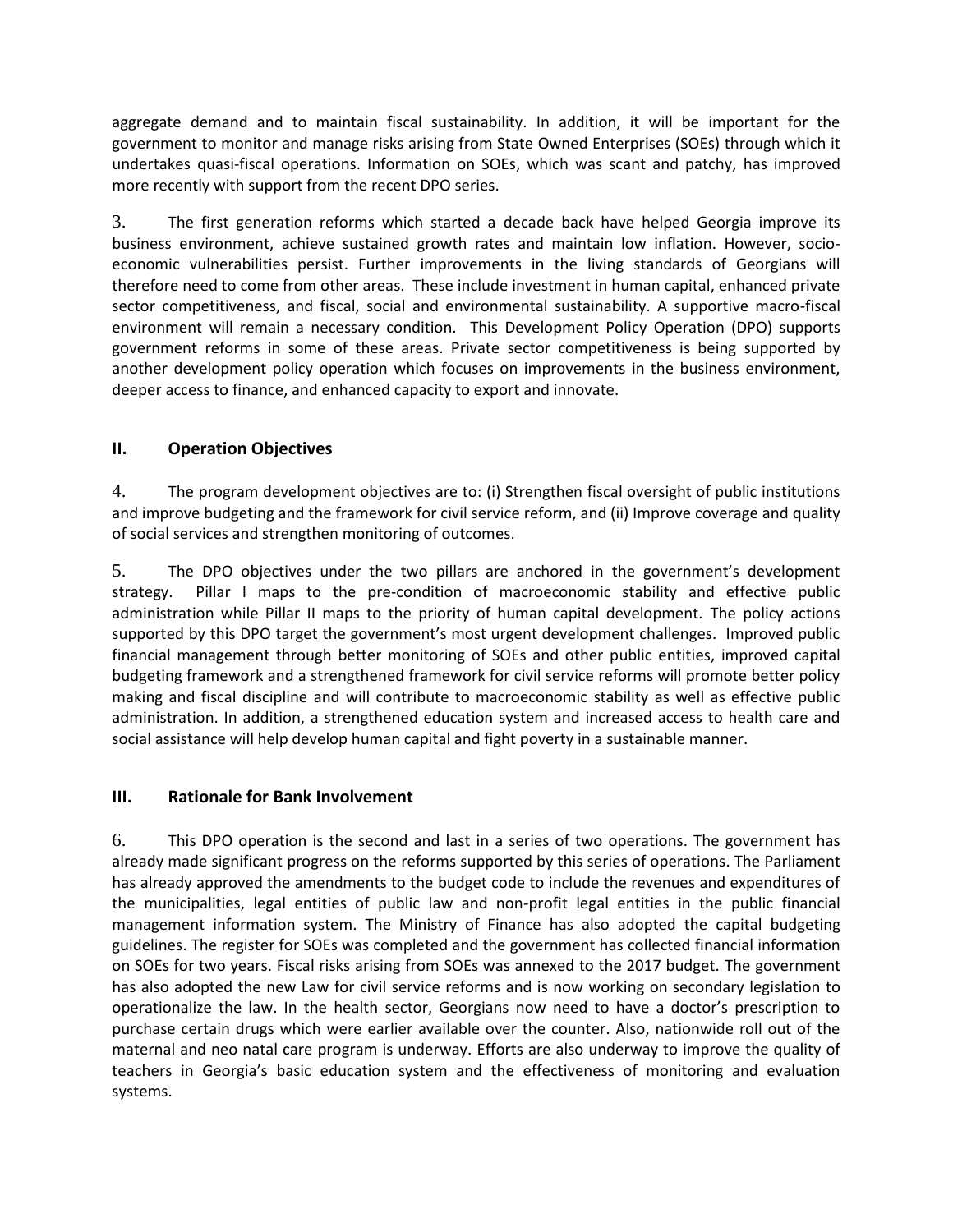7. Georgia's overall macroeconomic policy framework is adequate for this operation. The main concern is the possibility of increasing fiscal pressures which could derail the consolidation agenda and impact both fiscal and external sustainability. There are also downside risks to growth arising from a protracted period of slowdown among Georgia's trading partners. Also, lower growth would add strain on the fiscal consolidation plan. The government has, however, reiterated its commitment to sound macroeconomic management with the announcement of the 2017 budget which seeks to reduce current spending and raise taxes. Effective macro management is also evident in the NBG's commitment to a floating exchange rate regime, limited interventions in the foreign exchange market, and adjustment of policy rates in response to inflation expectations. Over the medium-to long-term, the DCFTA and the free trade agreement with China, structural reforms and continued macroeconomic stability will strengthen growth prospects and also reduce external vulnerabilities. There has also been progress in poverty reduction and shared prosperity in recent years. The poverty rate, estimated using the \$2.5/day PPP poverty line, fell from 46.7 percent in 2010 to 31.5 percent in 2015 and the mean consumption of the bottom 40 grew by 7.5 percent annually in the same period, exceeding the growth enjoyed by the population overall.<sup>1</sup> Inequality in Georgia is however higher than in the Europe and Central Asia region, on average, with a Gini coefficient of 38.5 in 2014.

8. The IMF has concluded staff-level negotiations for a new Extended Fund Facility (EFF) in the amount of SDR201.4 million with the Government of Georgia. The EFF supports the government's economic program to achieve strong and more inclusive growth, preserve fiscal sustainability, reduce macroeconomic vulnerabilities, strengthen monetary and fiscal institutions, and improve financial and social safety nets. The earlier three-year Stand-By Arrangement (SBA) which was approved in July 2014 was derailed as a result of various policy decisions taken by the government in response to the external shock of 2014 and in the run up to the 2016 Parliamentary elections. The proposed DPO complements the Fund program by supporting structural reforms in the areas of public financial management and improvements in human capital. The World Bank Group closely coordinates with the Fund on macroeconomic developments, debt sustainability analysis, fiscal consolidation, and public financial management.

## **IV. Tentative financing**

 $\overline{a}$ 

| Source:                                               | (EUR million) |
|-------------------------------------------------------|---------------|
| International Bank for Reconstruction and Development | 47.2          |
| Total                                                 | 47.2          |

## **V. Institutional and Implementation Arrangements**

9. The Ministry of Finance leads the effort in coordinating the overall implementation of the DPO program. The Deputy Minister of Finance is the main counterpart for this operation and he coordinates with all the line ministries which are involved in the DPO series. The line ministries submit progress reports on the prior actions and result indicators to the Ministry of Finance as and when requested. Given the long history of budget lending operations in Georgia, some institutional capacity and memory

 $^{1}$  Consumption growth among the bottom 40 percent was 7.5 percent a year during 2010-15 compared with 5 percent a year for the population as a whole.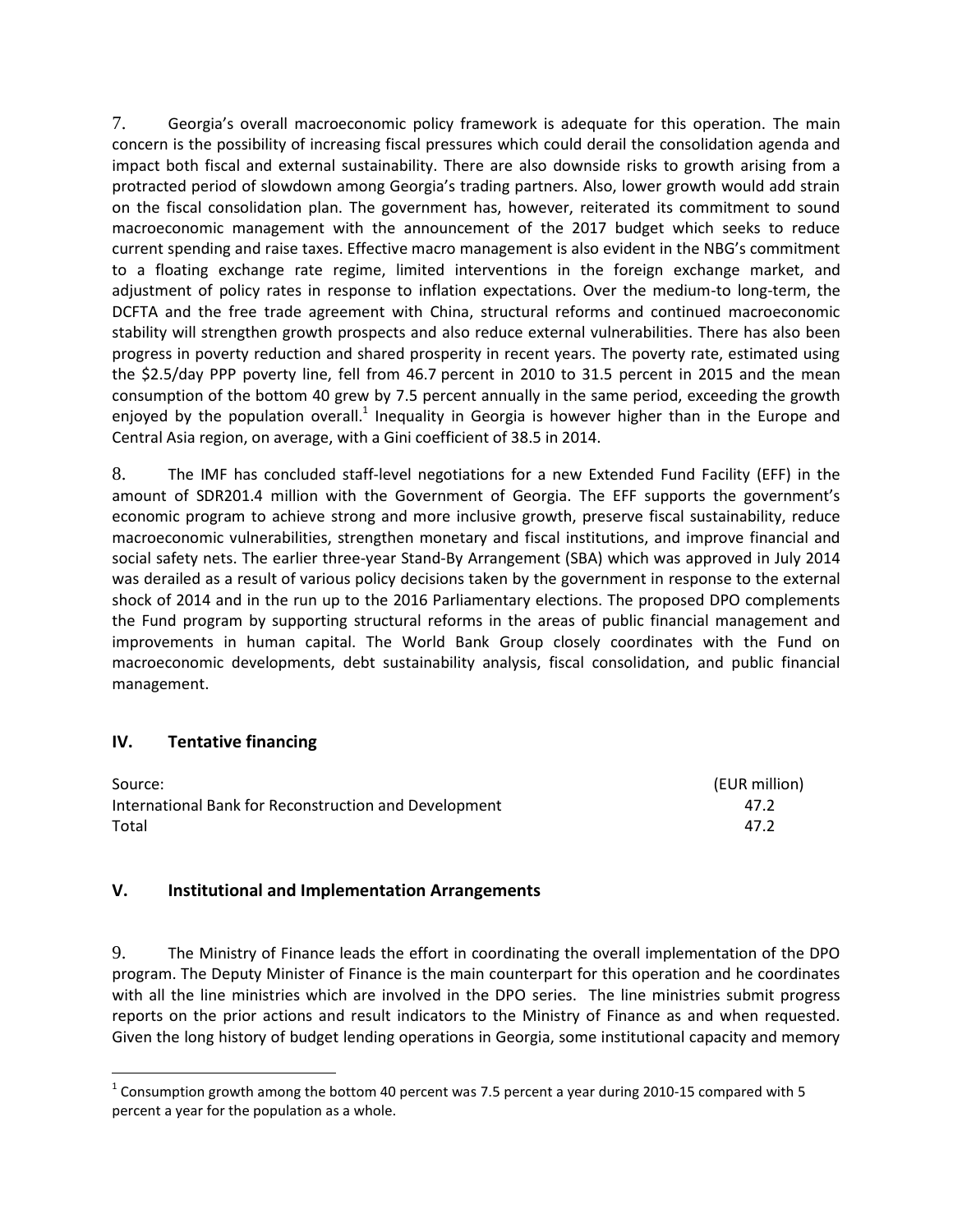has been built up on data requirements for monitoring. While there are some variations between line ministries, in general, they have the capacity to provide good and timely data when needed.

10. Regular reviews are carried out by the Bank team to monitor progress on the reforms during supervision missions. Data for monitoring is generally available through special requests made to the respective ministries and is reliable. Macroeconomic data is available through the statistical agency. Georgia subscribed to the IMF's Special Data Dissemination Standards (SDSS) in 2010 and is a compliant country. As a result, timely and good quality data is readily available through the National Bank of Georgia, Ministry of Finance, and the National Statistics Office.

## **VI. Risks and Risk Mitigation**

- 11. The main risks to the operation and mitigating measures are summarized below.
	- (i) Macroeconomic risks: Low growth, limited fiscal consolidation, a large current account deficit, and high external debt are the main risks to the economy. With subdued growth prospects in the economies of key trading partners, output expansion in Georgia is likely to be moderate. Most of the impact on Georgia will be through lower export demand and reduced remittances which impacts consumption growth. The impact of geo-political shocks on the EU and global growth also adds to the risk of slower growth. This risk is mitigated, to an extent, by the structural reforms being undertaken by the government to improve competitiveness and the investment climate in the country. Fiscal risks largely emanate from pressures to further increase social spending, limited consolidation of expenditures and lower than expected increase in excise collections. With higher deficits in the past two years and the decline in corporate income tax revenues, the deficit is likely to decrease only gradually over the mediumterm and will add to external vulnerabilities. Mitigating factors include the government's commitment to fiscal consolidation as evidenced by the 2017 budget and the requirement of macroeconomic adequacy for programs supported by donors. On the external front, the country continues to be vulnerable given its high current account deficit (because of low savings) coupled with low export demand and remittances, high level of dollarization, large external debt, and low level of reserves which heightens foreign exchange risks. With low export earnings, a further depreciation of the Lari, and a slow adjustment in imports, the current account deficit has widened. As a result, the external debt has climbed up to 111 percent of GDP in 2016. While FDI inflows have so far been maintained (largely because of the British Petroleum financed investment in the gas pipeline, from Azerbaijan and inflows from Turkey), there are downside risks given the economic prospects for these two countries. The cost of servicing foreign-currency denominated debt has increased and with loan dollarization of 65 percent, there could be an adverse impact on the stability of the financial system. In addition, continued disturbances in some of Georgia's key export markets and longer-term stagnation in the EU could further impact external performance. The main channels of transmission of external disturbances are through lower FDI, exports, remittances and other capital inflows, and this could impact overall macroeconomic stability, a pre-condition for program performance. Mitigating factors include a flexible exchange rate policy, the proposed new program with the IMF, and market access.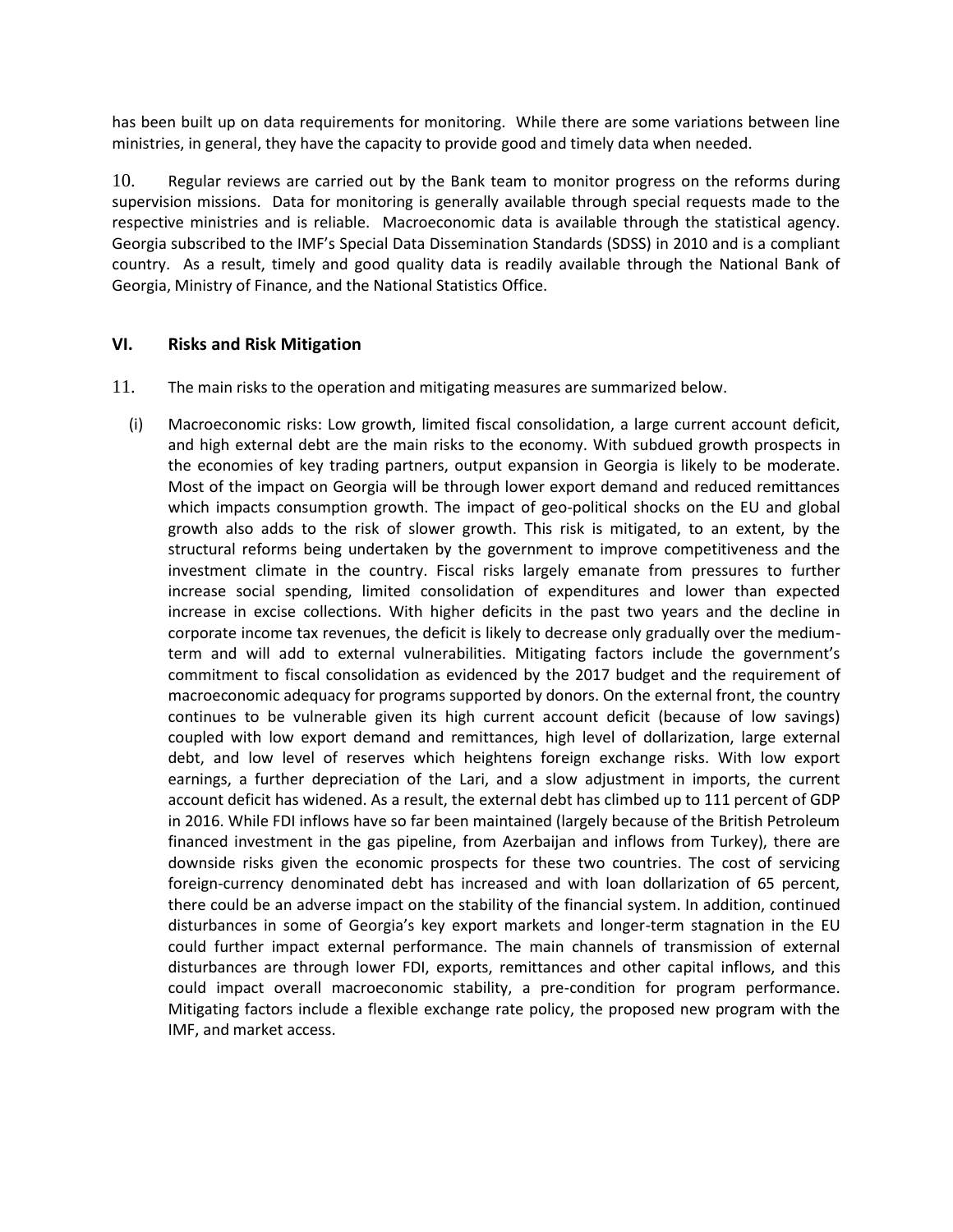(ii) Geopolitical risks: The tensions in the broader region add to geopolitical risks. Any further escalation in the broader region could lead to further tensions with a significant impact on the Georgian economy.

## **VII. Poverty and Social Impacts and Environment Aspects**

#### **Poverty and Social Impacts**

The overall poverty, social, and gender impact of the actions supported by this operation are expected to be positive. Under the first pillar, most of the prior actions will not have any distributional impact. Under the second pillar, the reform of the TSA formula, a prior action under DPO1, is expected to have an overall positive distributional impact by expanding coverage to the poorest segments of the population. Three outstanding issues related to this reform will be evaluated and discussed by the government by the end of 2017. The resolution of these issues will have a net positive impact compared to 2015. The revision of the needs index for the single elderly pensioners could exclude up to 18,000 people from TSA coverage (less than 5 percent of the beneficiaries). The government is examining options such that they would roll it back for younger pensioners only. Inclusion of changes in the subsistence minimum income and old age pensions will have a positive distributional impact by improving the accuracy of the income component in the formula. The possible impact will be calculated after the reassessment is over. The adjustment in the formula to reflect real utility consumption instead of tariffs should also have a positive distributional impact by continuing to include the poor who need to pay more because of an increase in tariffs. Enhanced obstetric and neonatal care will have a positive distributional and gender impact by reducing the incidence of maternal and infant mortality. It will also have a positive gender impact through improved health outcomes for women. Periodic census every 10 years and availability of more frequent data on the labor market and living conditions will also have a positive distributional impact, although not directly. The effect will come through a better government monitoring and evaluation system which should lead to better targeted and more effective social policies. In addition, both the household and labor force surveys could consider survey instruments that strengthen the monitoring of labor market outcomes and poverty patterns for important sub-groups such as TSA recipients or those living in sparsely populated regions.

#### **Environmental Aspects**

The proposed prior actions for the second operation will have an indirect positive impact on the environment and will carry no environmental risks. The prior actions under the first pillar include adoption of capital budgeting guidelines, establishment of a financial database for SOEs and SOE fiscal risk assessment. The inclusion of environmental and social assessment criteria in the capital budgeting framework will have a positive impact on the environment. The prior actions under the second pillar include piloting and nationwide rollout of the enhanced obstetric and neonatal care, adoption of the new law on pre-school education, a resolution to hold the census every 10 years, to conduct a separate labor force survey and adopt a framework for the two surveys. A timely census will lead to improved planning and management of natural resources like fuelwood and water.